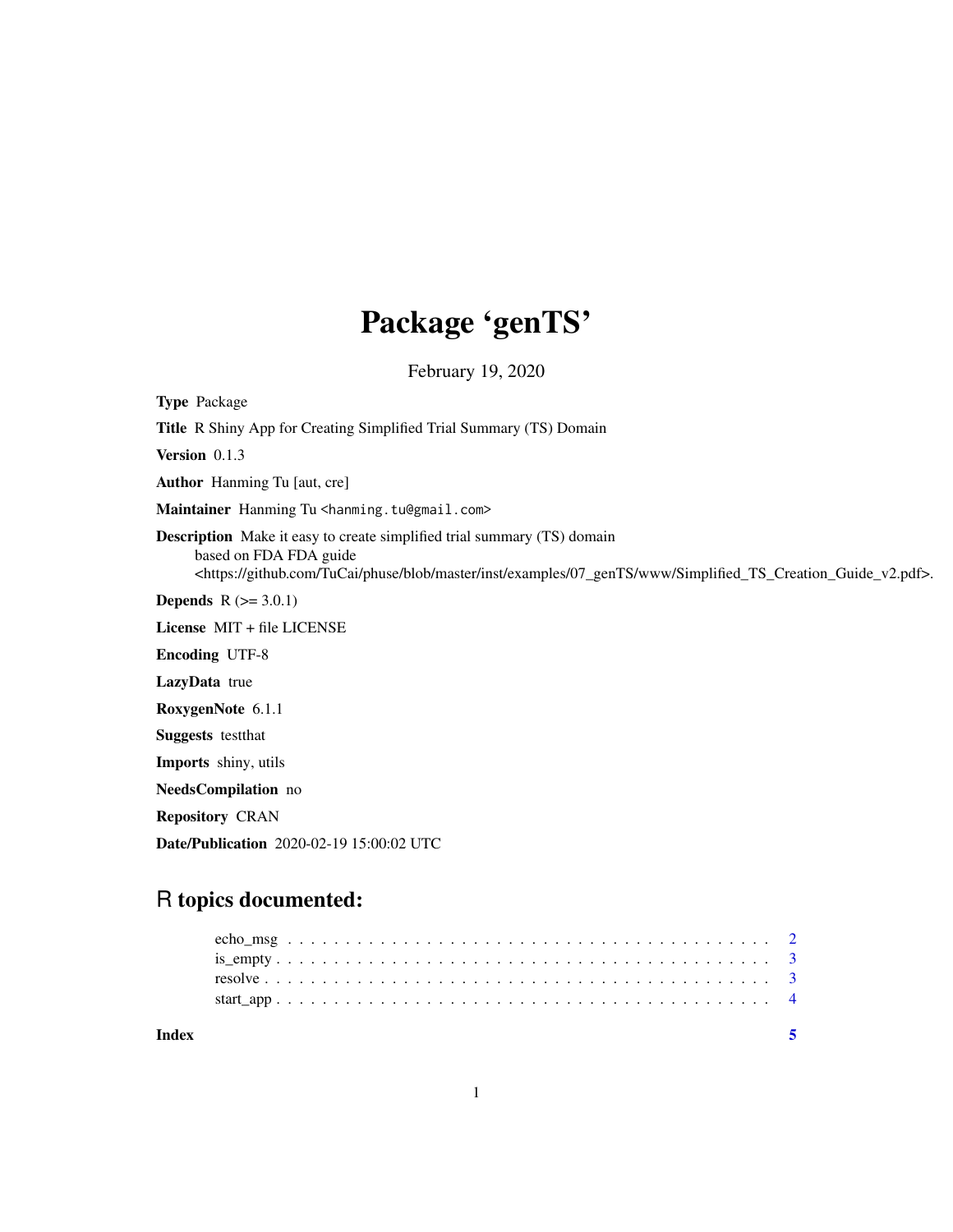<span id="page-1-0"></span>echo\_msg *Echo message*

#### Description

This method displays or writes the message based on debug level. The filehandler is provided through environment variable 'log\_fn', and the outputs are written to the file. This method will display message or a hash array based on debug level ('d\_level'). If 'd\_level' is set to '0', no message or array will be displayed. If 'd\_level' is set to '2', it will only display the message level (lvl) is less than or equal to '2'. If you call this method without providing a message level, the message level (lvl) is default to '0'. Of course, if no message is provided to the method, it will be quietly returned. If 'd\_level' is set to '1', all the messages with default message level, i.e., 0, and '1' will be displayed. The higher level messages will not be displayed.

#### Usage

echo\_msg(prg, step, msg,  $1vl = 0$ , fn = NULL)

#### Arguments

| prg  | program name calling from                                                                                                               |
|------|-----------------------------------------------------------------------------------------------------------------------------------------|
| step | step in the program                                                                                                                     |
| msg  | the message to be displayed. No newline is needed in the end of the message. It<br>will add the newline code at the end of the message. |
| 1v1  | the message level is assigned to the message. If it is higher than the debug level,<br>then the message will not be displayed.          |
| fn   | log file name                                                                                                                           |

#### Value

message

#### Author(s)

Hanming Tu

#### Examples

NULL;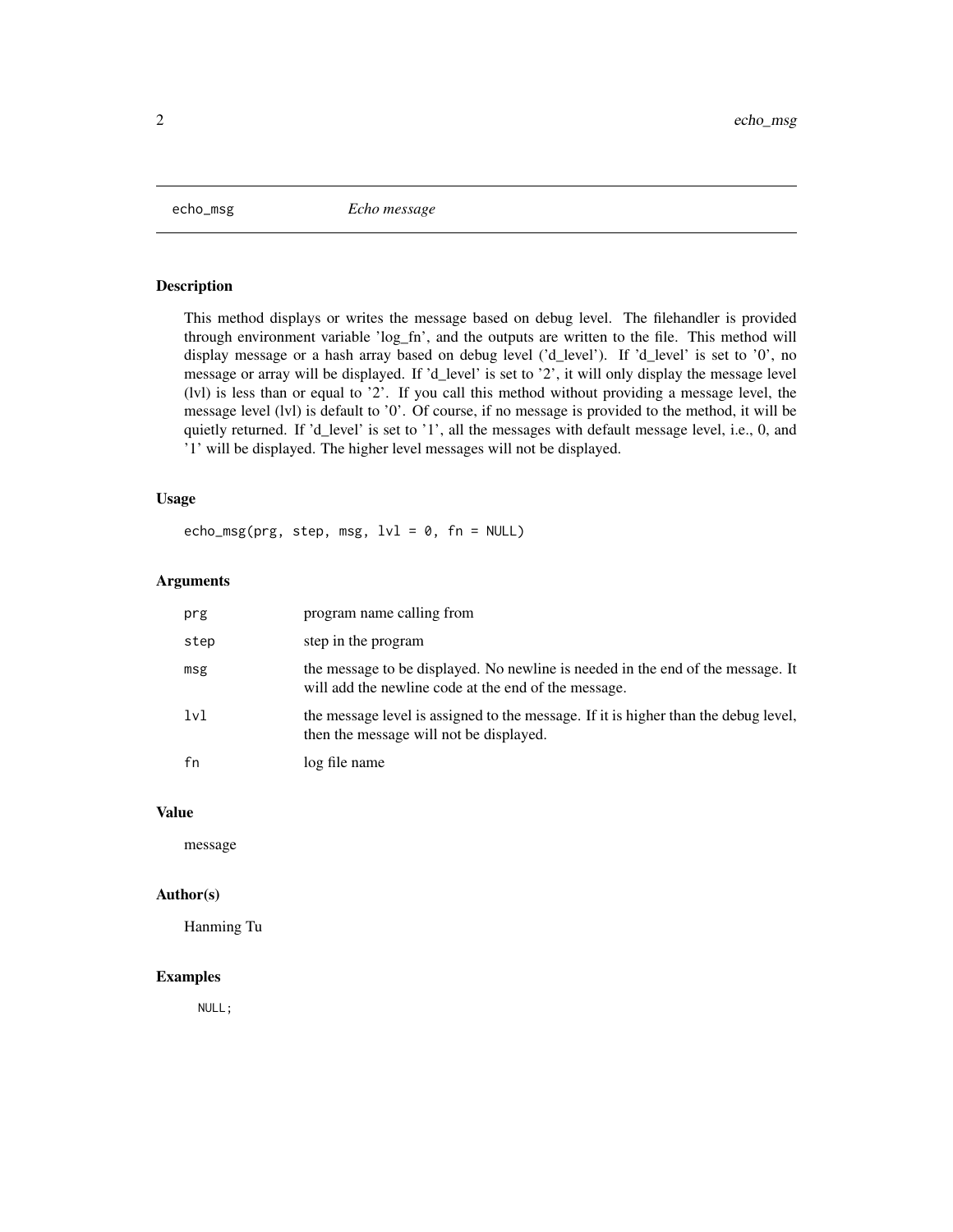<span id="page-2-0"></span>

#### Description

check if string or list is empty (na, null or blank spaces).

#### Usage

is\_empty(x)

#### Arguments

x a list or string

#### Value

true or false

#### Author(s)

Hanming Tu

#### Examples

```
is_empty(NULL);
is_empty('');
is_empty(NA);
```
resolve *Resolve absolute path*

#### Description

Resolve absolute directory

#### Usage

resolve(dir, relpath)

#### Arguments

| dir     | directory     |
|---------|---------------|
| relpath | relative path |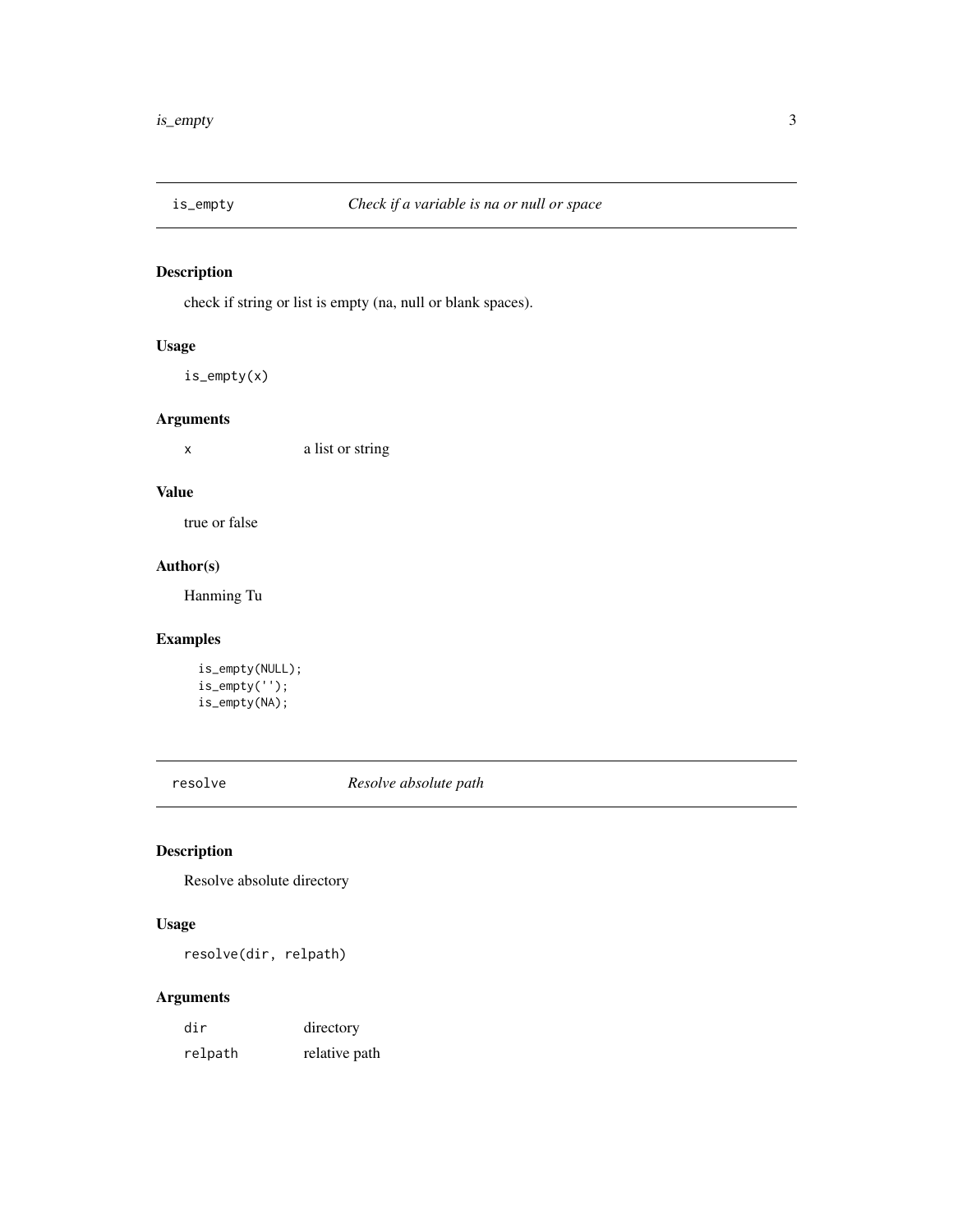#### Author(s)

Hanming Tu

#### Examples

```
resolve("/Users/htu/myRepo", "scripts")
# get "/Users/htu/myRepo/scripts"
```
start\_app *Start R Shiny app*

#### Description

start R Shiny apps included in this package.

#### Usage

```
start_app(app_name = "07_genTS", n = 1, pkg = "genTS", pt = NULL,
 lb = getOption("shiny.launch.browser", interactive()),
 ht = getOption("shiny.host", "127.0.0.1"), dm = "normal",
 msg_lvl = NULL, loc = "local")
```
#### Arguments

| app_name       | app or script name                                       |
|----------------|----------------------------------------------------------|
| n              | app number                                               |
| pkg            | package name                                             |
| pt             | Port number                                              |
| 1 <sub>b</sub> | define the browser-shiny.launch.browser                  |
| ht             | define the host or ip address                            |
| dm             | display modes are auto, normal or showcase               |
| $msg_lvl$      | message level                                            |
| loc            | location of the scirpt: locallgithub; default to 'local' |

#### Author(s)

Hanming Tu

#### Examples

```
if(interactive()){
 library(genTS)
  start_appe() # default to "02_display"
  start_app(1) # start "01_html"
}
```
<span id="page-3-0"></span>